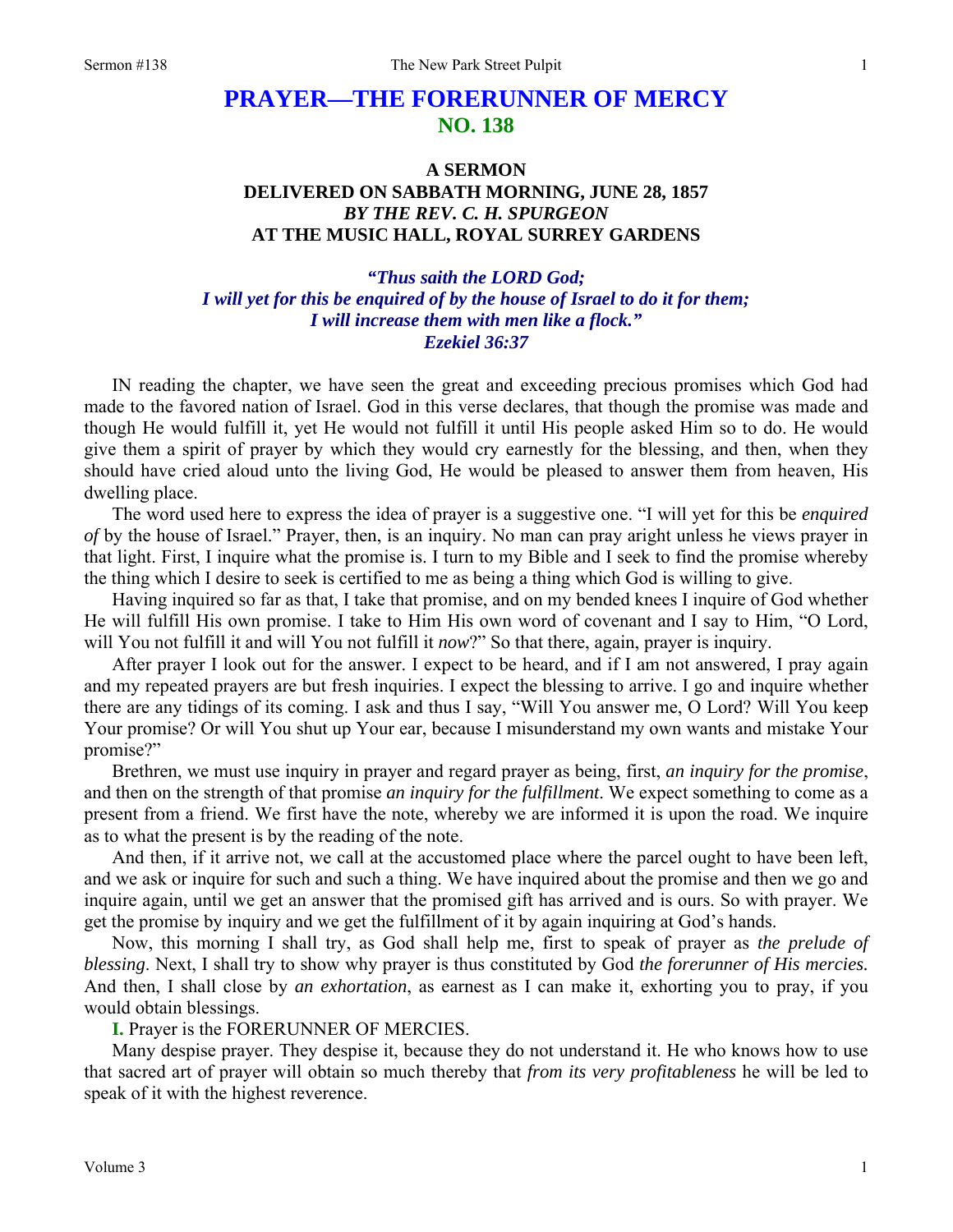Prayer, we assert, is the prelude of all mercies. We bid you turn back to sacred history and you will find that never did a great mercy come to this world unheralded by prayer. The promise comes alone, with no preventing merit to precede it, but the blessing promised always follows its herald, prayer.

You shall note that all the wonders that God did in the old times were first of all sought at His hands by the earnest prayers of His believing people. But the other Sabbath, we beheld Pharaoh cast into the depths of the Red Sea, and all his hosts, "still as a stone," in the depths of the waters. Was there a prayer that preceded that magnificent overthrow of the Lord's enemies?

Turn you to the Book of Exodus and you will read, "The children of Israel sighed by reason of the bondage, and they cried, and their cry came up unto God by reason of the bondage." And mark you not, that just before the sea parted and made a highway for the Lord's people through its bosom, Moses had prayed unto the Lord and cried earnestly unto Him, so that JEHOVAH said, "Why criest thou unto me?"

A few Sabbaths ago, when we preached on the subject of the rain which came down from heaven in the days of Elijah, you will remember how we pictured the land of Judea as an arid wilderness, a mass of dust, destitute of all vegetation. Rain had not fallen for three years. The pastures were dried up. The brooks had ceased to flow. Poverty and distress stared the nation in the face.

At an appointed season a sound was heard of abundance of rain and the torrents poured from the skies, until the earth was deluged with the happy floods. Do you ask me whether prayer was the prelude to that? I point you to the top of Carmel. Behold a man kneeling before his God, crying, "O my God! send the rain." Lo! the majesty of his faith—he sends his servant Gehazi to look seven times for the clouds, because he believes that they will come in answer to his prayer. And mark the fact, the torrents of rain were the offspring of Elijah's faith and prayer. Wherever in Holy Writ you shall find the blessing, you shall find the prayer that went before it.

Our Lord Jesus Christ was the greatest blessing that men ever had. He was God's best boon to a sorrowing world. And did prayer precede Christ's advent? Was there any prayer which went before the coming of the Lord, when He appeared in the temple? Oh yes, the prayers of saints for many ages had followed each other.

Abraham saw His day and when he died, Isaac took up the note. And when Isaac slept with his fathers, Jacob and the patriarchs still continued to pray. Yea, and in the very days of Christ, prayer was still made for Him continually. Anna the prophetess and the venerable Simeon still looked for the coming of Christ. And day by day they prayed and interceded with God that He would suddenly come to His temple.

Ay, and mark you, as it has been in Sacred Writ, so it shall be with regard to greater things that are yet to happen in the fulfillment of promise. I believe that the Lord Jesus Christ will one day come in the clouds of heaven. It is my firm belief, in common with all who read the Sacred Scriptures aright, that the day is approaching when the Lord Jesus shall stand a second time upon the earth, when He shall reign with illimitable sway over all the habitable parts of the globe, when kings shall bow before Him, and queens shall be nursing mothers of His church.

But when shall that time come? We shall know its coming by its prelude—when prayer shall become more loud and strong, when supplication shall become more universal and more incessant, then even as when the tree puts forth her first green leaves, we expect that the spring approaches, even so when prayer shall become more hearty and earnest, we may open our eyes, for the day of our redemption draws nigh. Great prayer is the preface of great mercy and in proportion to our prayer is the blessing that we may expect.

It has been so *in the history of the modern church*. Whenever she has been roused to pray, it is then that God has awakened to her help. Jerusalem, when you have shaken yourself from the dust, your Lord has taken His sword from the scabbard. When you have suffered your hands to hang down and your knees to become feeble, He has left you to become scattered by your enemies. You have become barren and your children have been cut off, but when you have learned to cry, when you have begun to pray,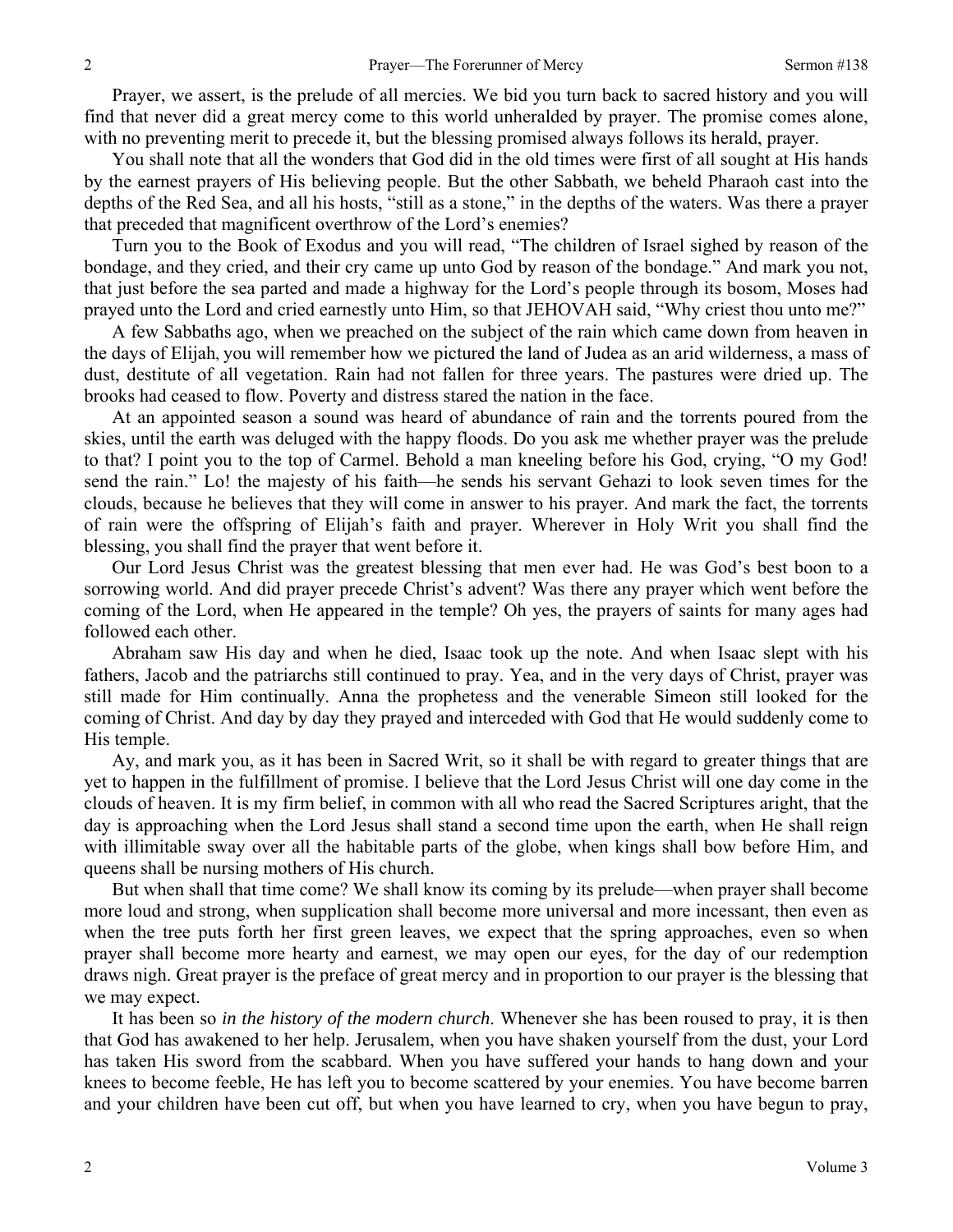God has restored unto you the joy of His salvation, He has gladdened your heart and multiplied your children.

The history of the church up to this age has been a series of waves, a succession of ebbs and flows. A strong wave of religious prosperity has washed over the sands of sin, again it has receded and immorality has reigned. You shall read in English history. It has been the same. Did the righteous prosper in the days of Edward VI? They shall again be tormented under a bloody Mary. Did Puritanism become omnipotent over the land, did the glorious Cromwell reign, and did the saints triumph? Charles the Second's debaucheries and wickedness became the black receding wave.

Again, Whitefield and Wesley poured throughout the nation a mighty wave of religion, which like a torrent drove everything before it. Again it receded, and there came the days of Payne and of men full of infidelity and wickedness. Again there came a strong impulse and again God glorified Himself. And up to this date, again, there has been a decline. Religion, though more fashionable than it once was, has lost much of its vitality and power. Much of the zeal and earnestness of the ancient preachers has departed and the wave has receded again.

But blessed be God, flood tide has again set in—once more God has aroused His church. We have seen in these days what our fathers never hoped to see. We have seen the great men of a church, not too noted for its activity, at last coming forth—and God is with them in their coming forth! They have come forth to preach unto the people the unsearchable riches of God. I hope we may have another great wave of religion rolling in upon us.

Shall I tell you what I conceive to be the moon that influences these waves? My brethren, even as the moon influences the tides of the sea, even so does prayer (which is the reflection of the sunlight of heaven and is God's moon in the sky) influence the tides of godliness. For when our prayers become like the crescent moon, and when we stand not in conjunction with the sun, then there is but a shallow tide of godliness.

But when the full orb shines upon the earth, and when God Almighty makes the prayers of His people full of joy and gladness, it is then that the sea of grace returns to its strength. In proportion to the prayerfulness of the church shall be its present success, though its ultimate success is beyond the reach of hazard.

And now, again, to come nearer home—this truth is true of each of you, my dearly beloved in the Lord, *in your own personal experience*. God has given you many an unsolicited favor, but still great prayer has always been the great prelude of great mercy with you. When you first found peace through the blood of the cross, you had been praying much beforehand, and earnestly interceding with God that He would remove your doubts and deliver you from your distresses. Your assurance was the result of prayer.

And when at any time you have had high and rapturous joys, you have been obliged to look upon them as answers to your prayers. When you have had great deliverances out of sore troubles and mighty helps in great dangers, you have been able to say, "I cried unto the LORD, and he heard me, and delivered me out of all my fears." Prayer, we say, in your case, as well as in the case of the church at large, is always the preface to blessing.

And now some will say to me, "In what way do you regard prayer, then, as affecting the blessing? God, the Holy Ghost vouchsafes prayer before the blessing. But in what way is prayer connected with the blessing?" I reply, prayer goes before the blessing in several senses.

It goes before the blessing, *as the blessing's shadow*. When the sunlight of God's mercy rises upon our necessities, it casts the shadow of prayer far down upon the plain. Or to use another illustration, when God piles up a hill of mercies, He Himself shines behind them and He casts on our spirits the shadow of prayer, so that we may rest certain, if we are in prayer, our prayers are the shadows of mercy.

Prayer is the rustling of the wings of the angels that are on their way bringing us the boons of heaven. Have you heard prayer in your heart? You shall see the angel in your house. When the chariots that bring us blessings do rumble, their wheels sound with prayer. We hear the prayer in our own spirits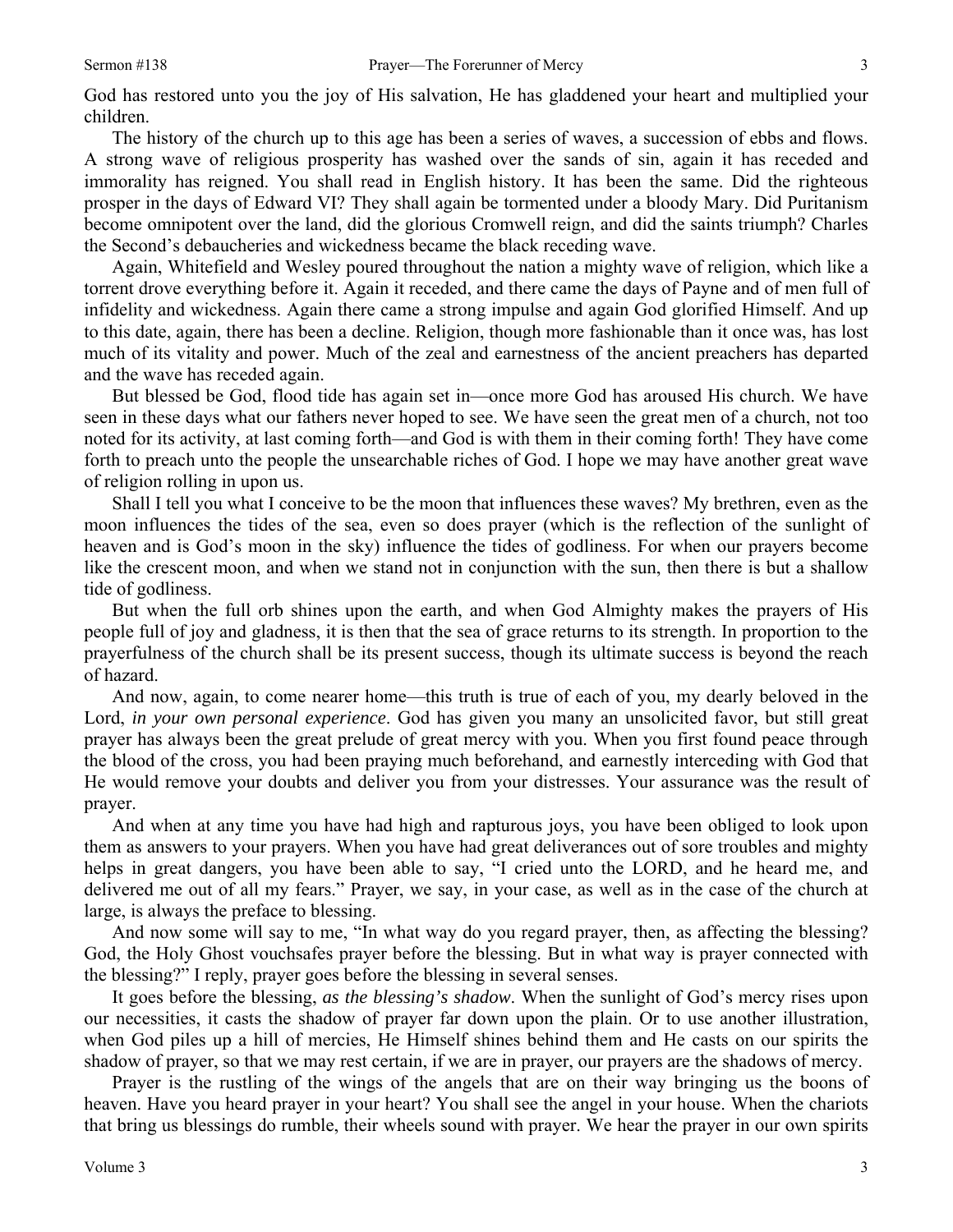and that prayer becomes the token of the coming blessings. Even as the cloud foreshadows rain, so prayer foreshadows the blessing. Even as the green blade is the beginning of the harvest, so is prayer the prophecy of the blessing that is about to come.

Again, prayer goes before mercy, *as the representative of it*. Often times the king, in his progress through his realms, sends one before him who blows a trumpet. And when the people see him, they know that the king comes, because the trumpeter is there. But perhaps, there is before him a more important personage, who says, "I am sent before the king to prepare for his reception, and I am this day to receive aught that you have to send the king, for I am his representative."

So prayer is the representative of the blessing before the blessing comes. The prayer comes and when I see the prayer, I say, "Prayer, you are the vice regent of the blessing. If the blessing be the king, you are the regent. I know and look upon you as being the representative of the blessing I am about to receive."

But I do think also that sometimes, and generally, prayer goes before the blessing *even as the cause goes before the effect*. Some people say, when they get anything, that they get it because they prayed for it. But if they are people who are not spiritually-minded and who have no faith, let them know that whatever they may get, it is not in answer to prayer, for we know that God hears not sinners and "the sacrifice of the wicked is an abomination to the LORD."

"Well," says one, "I asked God for such and such a thing the other day. I know I am no Christian, but I got it. Don't you consider that I had it through my prayers?" No, sir, no more than I believe the reasoning of the old man who affirmed that the Goodwin Sands had been caused by the building of Tenterden steeple, for the sands had not been there before, and the sea did not come up till it was built, and therefore, said he, the steeple must have caused the flood. Now, your prayers have no more connection with your blessing than the sea with the steeple. But in the Christian's case it is far different.

Oft-times the blessing is actually brought down from heaven by the prayer. An objector may reply, "I believe that prayer may have much influence on yourself, sir, but I do not believe that it has any effect on the Divine Being." Well, sir, I shall not try to convince you, because it is as useless for me to try to convince you of that, unless you believe the testimonies I bring, as it would be to convince you of any historical fact by simply reasoning about it.

I could bring out of this congregation not one, nor twenty, but many hundreds, who are rational, intelligent persons, and who would, each of them, most positively declare that some hundreds of times in their lives they have been led to seek most earnestly deliverance out of trouble, or help in adversity, and they have received the answers to their prayers in so marvelous a manner that they themselves did no more doubt their being answers to their cries than they could doubt the existence of a God. They felt sure that He heard them. They were certain of it.

Oh! the testimonies to the power of prayer are so numberless that the man who rejects them flies in the face of good testimonies. We are not all enthusiasts. Some of us are cool-blooded enough. We are not all fanatics. We are not all quite wild in our piety. Some of us in other things, we reckon, act in a tolerably common-sense way.

But yet we all agree in this, that our prayers have been heard and we could tell many stories of our prayers, still fresh upon our memories, where we have cried unto God and He has heard us. But the man who says he does not believe God hears prayer, knows He does. I have no respect for his skepticism, any more than I have any respect for a man's doubt about the existence of a God.

The man does not doubt it. He has to choke his own conscience before he dares to say he does. It is complimenting him too much to argue with him. Will you argue with a liar? He affirms a lie and knows it is so. Will you condescend to argue with him to prove that he is untrue! The man is incapable of reasoning. He is beyond the pale of those who ought to be treated as respectable persons.

If a man rejects the existence of God, he does it desperately against his own conscience and if he is bad enough to stifle his own conscience so much as to believe that, or pretend that he believes it, we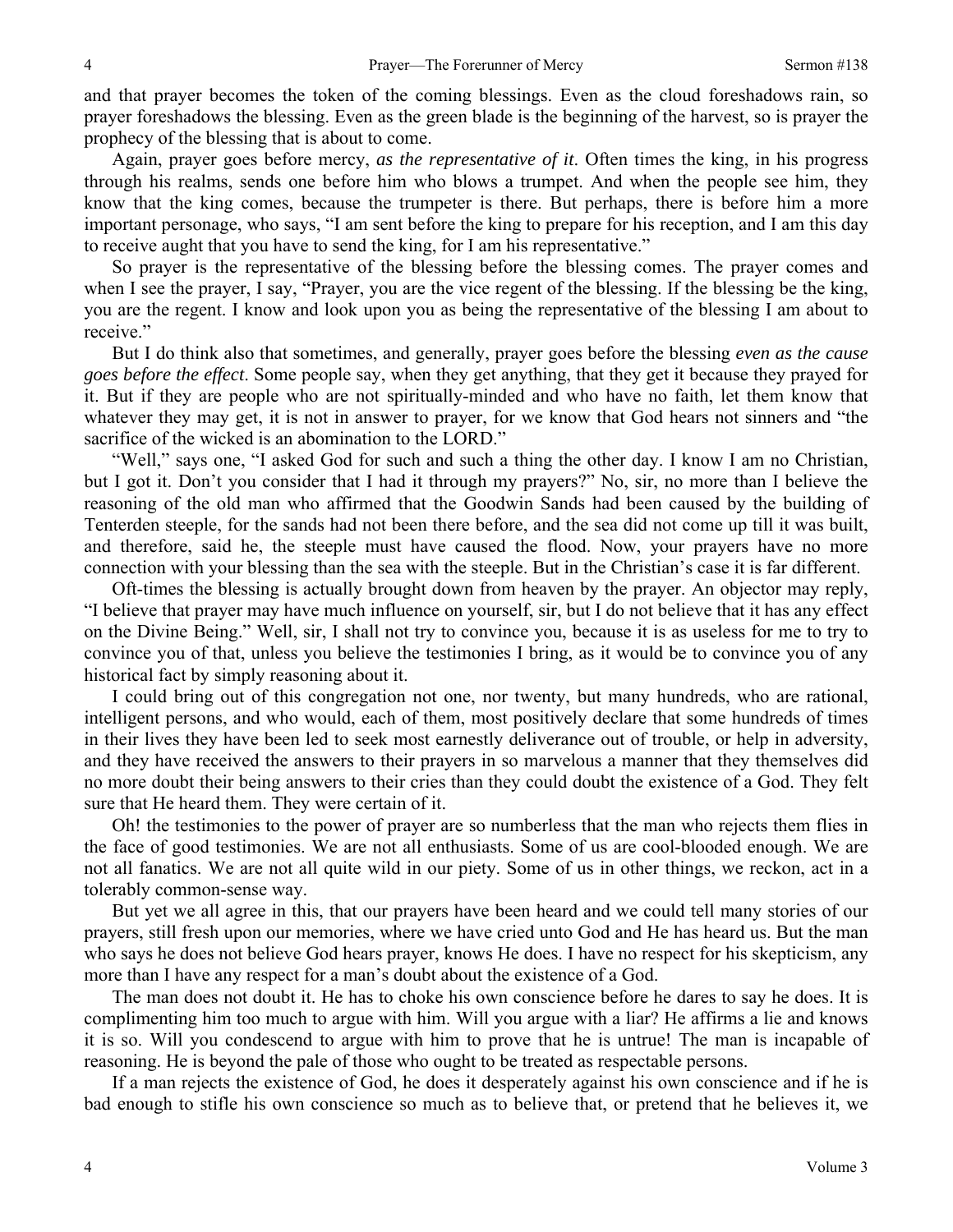think we shall demean ourselves if we argue with so loose a character. He must be solemnly warned, for reason is thrown away upon deliberate liars.

But you know, sir, God hears prayer, because if you do not, either way you must be a fool. You are a fool for not believing so, and a worse fool for praying yourself, when you do not believe He hears you. "But I do not pray, sir." Do not pray? Did I not hear a whisper from your nurse when you were sick? She said you were a wonderful saint when you had the fever. You do not pray! No, but when things do not go quite well in business, you would to God that they would go better and you do sometimes cry out to Him a kind of prayer which He cannot accept, but which is still enough to show that there is an instinct in man that teaches him to pray.

I believe that even as birds build their nests without any teaching, so men use prayer in the form of it (I do not mean spiritual prayer). I say, men use prayer from the very instinct of nature. There is something in man which makes him a praying animal. He cannot help it. He is obliged to do it. He laughs at himself when he is on the dry land, but he prays when he is on the sea and in a storm. He scoffs at prayer when he is well, but when he is sick he prays as fast as anybody. He—he would not pray when he is rich, but when he is poor, he prays then strongly enough.

He knows God hears prayer and he knows that men should pray. There is no disputing with him. If he dares to deny his own conscience, he is incapable of reasoning, he is beyond the pale of morality, and therefore we dare not try to influence him by reasoning. Other means we may and hope we shall use with him, but not that which compliments him by allowing him to answer.

O saints of God! whatever you can give up, you can never give up this truth, that God hears prayer. For if you did disbelieve it today, you would have to believe it again tomorrow, for you would have such another proof of it through some other trouble that would roll over your head that you would be obliged to feel, if you were not obliged to say, "Verily, God hears and answers prayer."

Prayer, then, is the prelude of mercy, for very often it is the cause of the blessing. That is to say, it is a part cause. The mercy of God being the great first cause, prayer is often the secondary agency whereby the blessing is brought down.

**II.** And now I am going to try to show you, in the second place, WHY IT IS THAT GOD IS PLEASED TO MAKE PRAYER THE TRUMPETER OF MERCY OR THE FORERUNNER OF IT.

**1.** I think it is, in the first place, *because God loves that man should have some reason for having a connection with Him*. Says God, "My creatures will shun Me, even My own people will too little seek Me—they will flee from Me instead of coming to Me. What shall I do? I intend to bless them, shall I lay the blessings at their doors, so that when they open them in the morning they may find them there, unasked and unsought? Yes," says God, "many mercies I will so do with. I will give them much that they need, without their seeking for it, but in order that they may not wholly forget Me, there are some mercies that I will not put at their doors, but I will make them come to My house after them.

"I love My children to visit Me," says the heavenly Father, "I love to see them in My courts, I delight to hear their voices and to see their faces. They will not come to see Me if I give them all they want. I will keep them sometimes without, and then they will come to Me and ask, and I shall have the pleasure of seeing them and they will have the profit of entering into fellowship with Me."

It is as if some father should say to his son, who is entirely dependent upon him, "I might give you a fortune at once, so that you might never have to come to me again, but my son, it delights me, it affords me pleasure to supply your wants. I like to know what it is you require, that I may oftentimes have to give you and so may frequently see your face. Now I shall give you only enough to serve you for such a time and if you want to have anything, you must come to my house for it. O, my son, I do this because I desire to see you often. I desire to have many opportunities of showing how much I love you."

So does God say to His children, "I do not give you all at once. I give all to you in the promise, but if you want to have it in the detail, you must come to Me to ask Me for it—so shall you see My face and so shall you have a reason for often coming to My feet."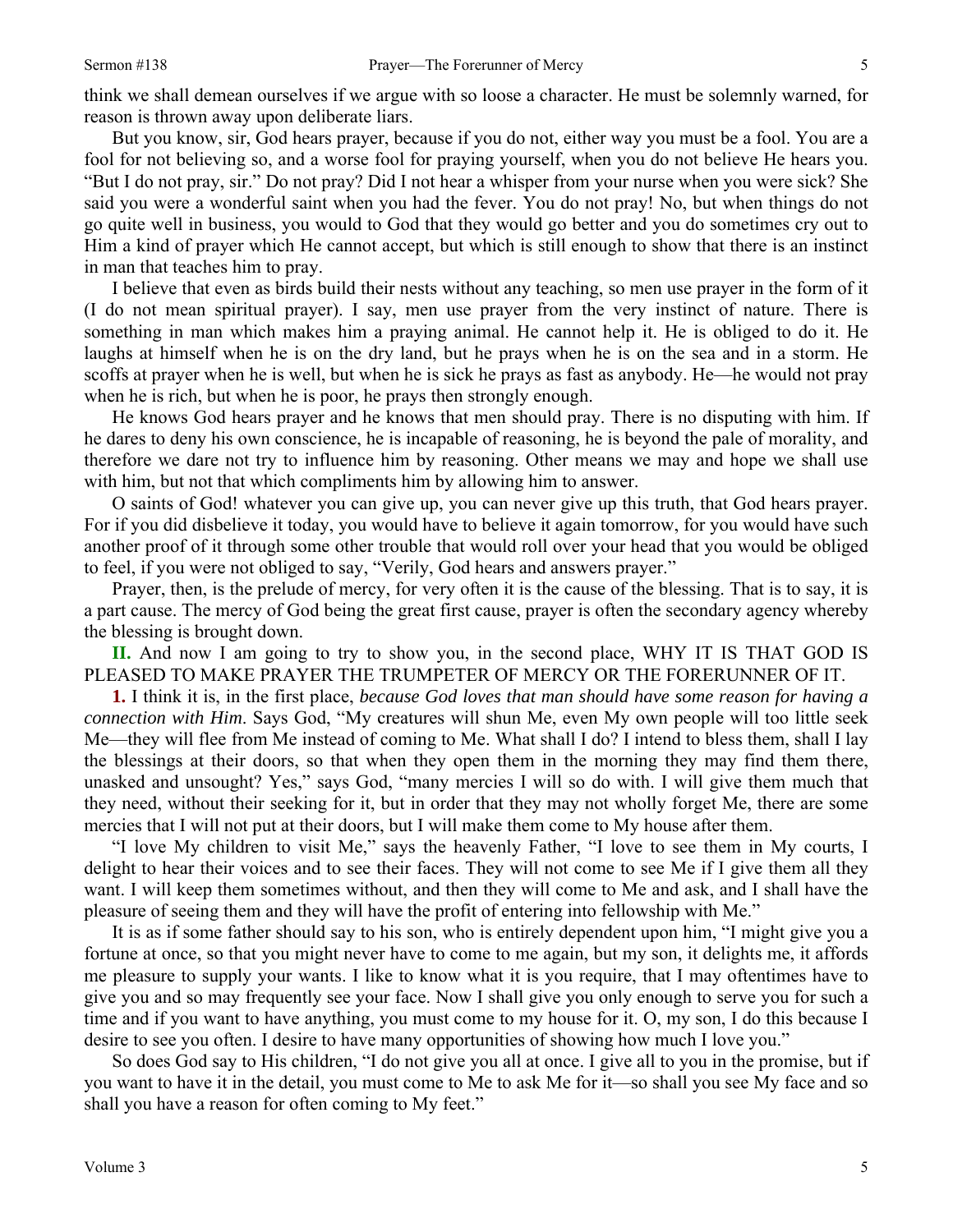**2.** But there is another reason. God would make prayer the preface to mercy, *because often prayer itself gives the mercy*. You are full of fear and sorrow, you want comfort. God says, pray and you shall get it. And the reason is because prayer is of itself a comforting exercise. We are all aware that when we have any heavy news upon our minds, it often relieves us if we can tell a friend about it.

Now there are some troubles we would not tell to others, for perhaps many minds could not sympathize with us. God has therefore provided prayer as a channel for the flow of grief. "Come," says He, "your troubles may find vent here. Come, put them into My ear. Pour out your heart before Me and so will you prevent its bursting. If you must weep, come and weep at My mercy seat. If you must cry, come and cry in the closet and I will hear you."

And how often have you and I tried that! We have been on our knees overwhelmed with sorrow, and we have risen up and said, "Ah! I can meet it all now!"

> *"Now I can say my God is mine, Now I can all my joys resign, Can tread the world beneath my feet, And all that earth calls good or great."*

Prayer itself sometimes gives the mercy.

Take another case. You are in difficulty, you don't know which way to go, nor how to act. God has said that He will *direct* His people. You go forth in prayer and pray to God to direct you. Are you aware that your very prayer will frequently of itself furnish you with the answer? While the mind is absorbed in thinking over the matter and in praying concerning the matter, it is just in the likeliest state to suggest to itself the course which is proper. For whilst in prayer I am spreading all the circumstances before God, I am like a warrior surveying the battlefield, and when I rise, I know the state of affairs and know how to act. Often, thus, you see, prayer gives the very thing we ask for in itself.

Often when I have had a passage of Scripture that I cannot understand, am I in the habit of spreading the Bible before me. And if I have looked at all the commentators and they do not seem to agree, I have spread the Bible on my chair, kneeled down, put my finger upon the passage and sought God's instruction.

I have thought that when I have risen from my knees, I understood it far better than before. I believe that the very exercise of prayer did of itself bring the answer, to a great degree, for the mind being occupied upon it, and the heart being exercised with it, the whole man was in the most excellent position for truly understanding it.

John Bunyan said, "The truths that I know best I have learned on my knees." And says he again, "I never know a thing well till it is burned into my heart by prayer." Now that is in a great measure through the agency of God's Holy Spirit, but I think that it may in some measure also be accounted for by the fact that prayer exercises the mind upon the thing, and then the mind is led by an insensible process to lay hold upon the right result. Prayer, then is a suitable prelude to the blessing, because it often carries the blessing in itself.

**3.** But again, it seems but right, and just, and appropriate, that prayer should go before the blessing, *because in prayer there is a sense of need*. I cannot as a man distribute assistance to those who do not represent their case to me as being destitute and sick. I cannot suppose that the physician will trouble himself to leave his own house to go into the house of one that is ill, unless the need has been specified to him and unless he has been informed that the case requires his assistance.

Nor can we expect of God that He will wait upon His own people, unless His own people should first state their need to Him, shall feel their need, and come before Him crying for a blessing. A sense of need is a divine gift, prayer fosters it, and is therefore highly beneficial.

**4.** And yet again, prayer before the blessing *serves to show us the value of it*. If we had the blessings without asking for them, we should think them common things. But prayer makes the common pebbles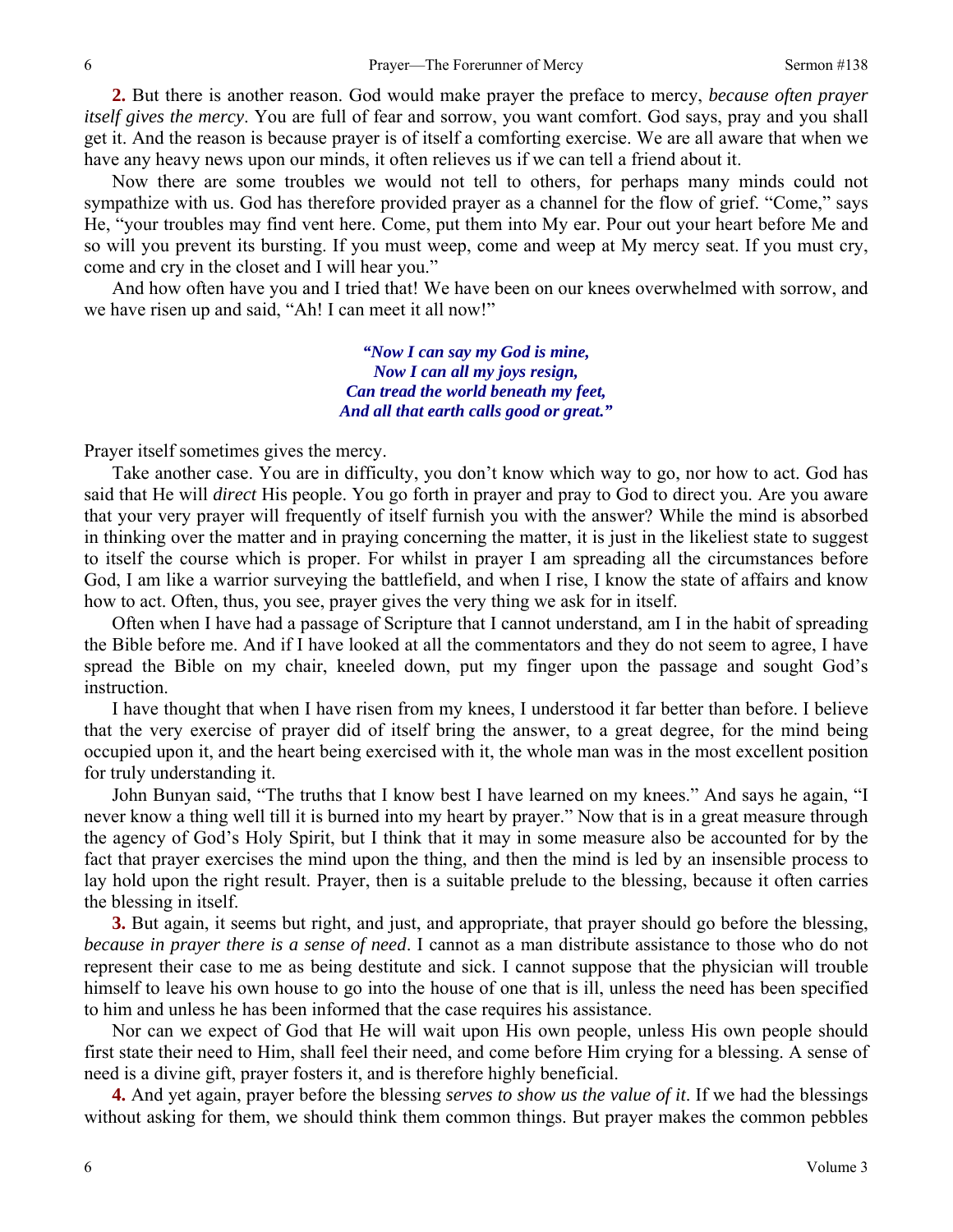of God's temporal bounties more precious than diamonds, and in spiritual prayer, cuts the diamond, and makes it glisten more. The thing was precious, but I did not know its preciousness till I had sought for it, and sought it long.

After a long chase, the hunter prizes the animal because he has set his heart upon it and is determined to have it. And yet more truly, after a long hunger he that eats finds more relish in his food. So prayer does sweeten the mercy.

Prayer teaches us its preciousness. It is the reading over of the will, the schedule, the account before the estate and the properties are themselves transferred. We know the value of the purchase by reading over the will of it in prayer and when we have groaned out our own expression of its peerless price, then it is that God bestows the benediction upon us. Prayer, therefore, goes before the blessing, because it shows us the value of it.

But doubtless even reason itself suggests that it is but natural that God, the all-good, should give His favors to those that ask. It seems but right that He should expect of us that we should first ask at His hands and then He will bestow. It is goodness great enough that His hand is ready to open, surely it is but little that He should say to His people, "For this thing will I be enquired of by the house of Israel to do it for them."

**III.** Let me close BY STIRRING YOU UP TO USE THE HOLY ART OF PRAYER AS A MEANS OF OBTAINING THE BLESSING.

Do you demand of me, and for what shall we pray? The answer is upon my tongue. Pray for *yourselves*, pray for your *families*, pray for the *churches*, pray for *the one great kingdom of our Lord on earth*.

Pray *for yourselves*. Sure you will never lack some subject for intercession. So broad are your wants, so deep are your necessities that until you are in heaven you will always find room for prayer. Do you need nothing? Then I fear you do not know yourself. Have you no mercy to ask of God? Then I fear you have never had mercies of Him and are yet "in the gall of bitterness and in the bond of iniquity."

If you be a child of God, your wants will be as numerous as your moments and you will need to have as many prayers as there are hours. Pray that you may be holy, humble, zealous, and patient. Pray that you may have communion with Christ and enter into the banqueting house of His love. Pray for yourself that you may be an example unto others, that you may honor God here, and inherit His kingdom hereafter.

In the next place, pray for your *families*. For your children. If they be pious, you can still pray for them that their piety may be real, that they may be upheld in their profession. And if they are ungodly, you have a whole fountain of arguments for prayer. So long as you have a child unpardoned, pray for him. So long as you have a child alive that is saved, pray for him, that he may be kept. You have enough reason to pray for those that have proceeded from your own loins.

But if you have no cause to do that, pray for your servants. Will you not stoop to that? Then surely you have not stooped to be saved, for he that is saved knows how to pray for all. Pray for your servants that they may serve God, that their life in your house may be of use to them. That is an ill house where the servants are unprayed for. I should not like to be waited upon by one for whom I could not pray.

Perhaps the day when this world shall perish will be the day unbrightened by a prayer. And perhaps the day when a great misdeed was done by some man was the day when his friends left off praying for him. Pray for your households.

And then pray for the *church*. Let the minister have a place in your heart. Mention his name at your family altar and in your closet. You expect him to come before you day after day, to teach you the things of the kingdom, and exhort and stir up your pure minds by way of remembrance. If he be a true minister, there will be work to be done in this matter.

He cannot write his sermon and read it to you. He does not believe Christ said, "Go and *read* the Gospel to every creature." Do you know the cares of a minister? Do you know the trouble he has with his own church—how the erring ones grieve him, how even the right ones vex his spirit by their

7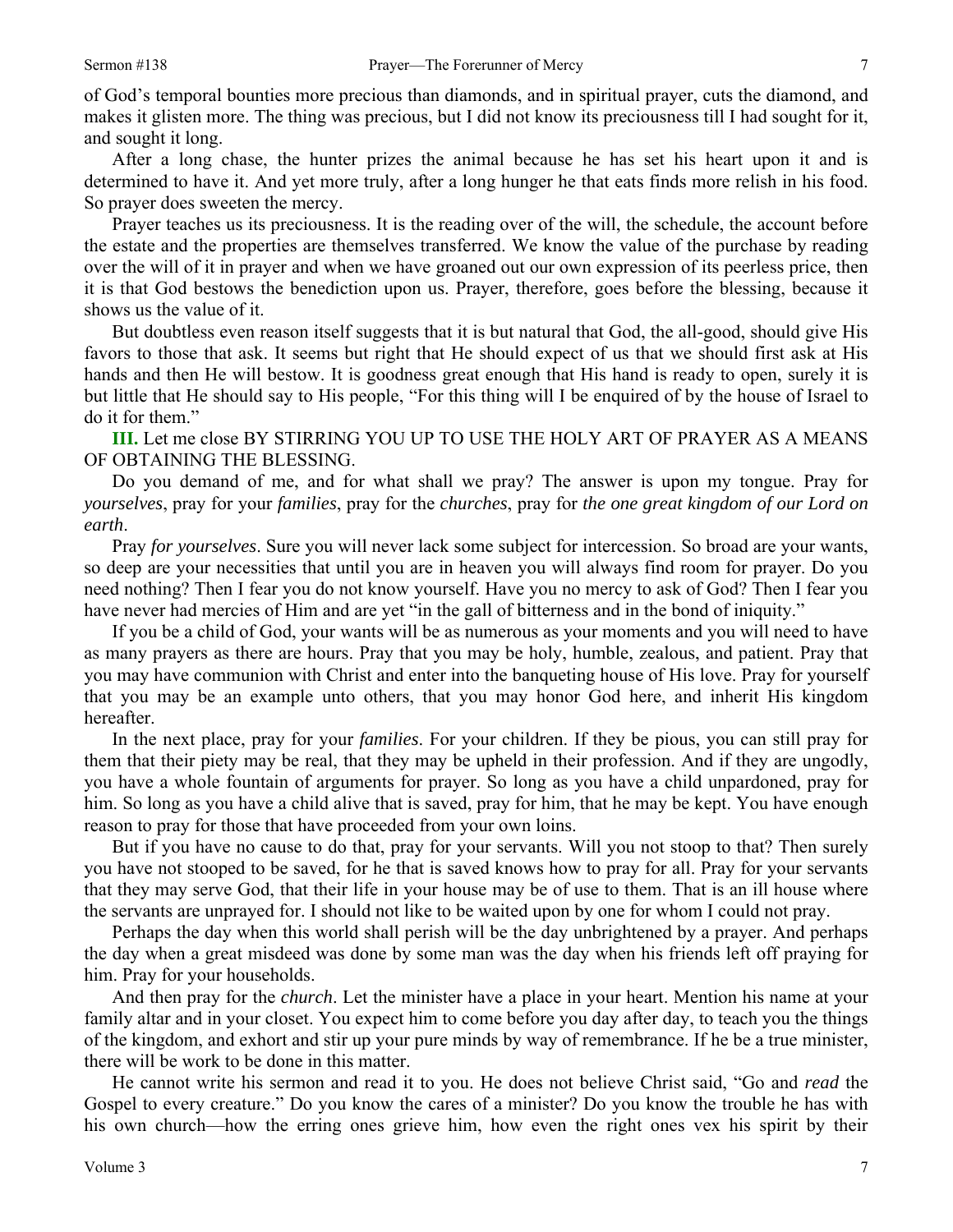infirmities—how, when the church is large, there will always be some great trouble in the hearts of some of his people? And he is the reservoir of all—they come to him with all their grief. He is to "weep with them that weep."

And in the pulpit what is his work? God is my witness, I scarcely ever prepare for my pulpit with pleasure—study for the pulpit is to me the most irksome work in the world. I have never come into this house that I know of with a smile upon my heart. I may have sometimes gone out with one, but never have I had one when I entered.

Preach, preach, twice a day I can and will do. But still there is a travailing in preparation for it and even the utterance is not always accompanied with joy and gladness. God knows that if it were not for the good that we trust is to be accomplished by the preaching of the Word, it is no happiness to a man's life to be well-known.

It robs him of all comfort to be from morning to night hunted for labor, to have no rest for the sole of his foot or for his brain—to be a great religious hack—to bear every burden—to have people asking, as they do in the country, when they want to get into a cart, "Will it hold it?"—never thinking whether the horse can drag it. To have them asking, "Will you preach at such a place? You are preaching twice, couldn't you manage to get to such a place and preach again?" Everyone else has a constitution—the minister has none, until he kills himself and is condemned as imprudent.

If you are determined to do your duty in that place to which God has called you, you need the prayers of your people that you may be able to do the work, and you will need their abundant prayers that you may be sustained in it. I bless God that I have a valiant corps of men, who day without night besiege God's throne on my behalf. I would speak to you, my brethren and sisters, again, and beseech you, by our loving days that are past, by all the hard fighting that we have had side by side with each other, not to cease to pray now.

The time was when in hours of trouble, you and I have bended our knees together in God's house and we have prayed to God that He would give us a blessing. You remember how great and sore troubles did roll over our head—how men did ride over us. We went through fire and through water, and now God has brought us into a large place and so multiplied us, let us not cease to pray.

Let us still cry out unto the living God that He may give us a blessing. Oh! may God help me, if you cease to pray for me! Let me know the day and I must cease to preach. Let me know when you intend to cease your prayers and I shall cry, "O my God, give me this day my tomb and let me slumber in the dust."

And lastly, let me bid you pray for *the church at large*. This is a happy time we live in. A certain race of croaking souls, who are never pleased with anything, are always crying out about the badness of the times. They cry, "Oh! for the good old times!" Why, these are the good old times. Time never was so old as it is now. These are the best times.

I think that many an old Puritan would jump out of his grave if he knew what was doing now. If they could have been told of the great movement at Exeter Hall, there is many a man among them who once fought against the Church of England, who would lift his hand to heaven and cry, "My God, I bless You that I see such a day as this!"

In these times there is a breaking down of many of the barriers. The bigots are afraid. They are crying out most desperately, because they think God's people will soon love each other too well. They are afraid that the trade of persecution will soon be done with, if we begin to be more and more united. So they are making an outcry and saying, "These are not good times." But true lovers of God will say they have not lived in better days than these. And they all hopefully look for still greater things.

Unless you professors of religion are eminently in earnest prayer, you will disgrace yourselves by neglecting the finest opportunity that ever men had. I do think that your fathers who lived in days when great men were upon earth, who preached with much power—I do think if they had not prayed, they would have been as unfaithful as you will be. For now the good ship floats upon a flood tide—sleep now and you will not cross the bar at the harbor's mouth.